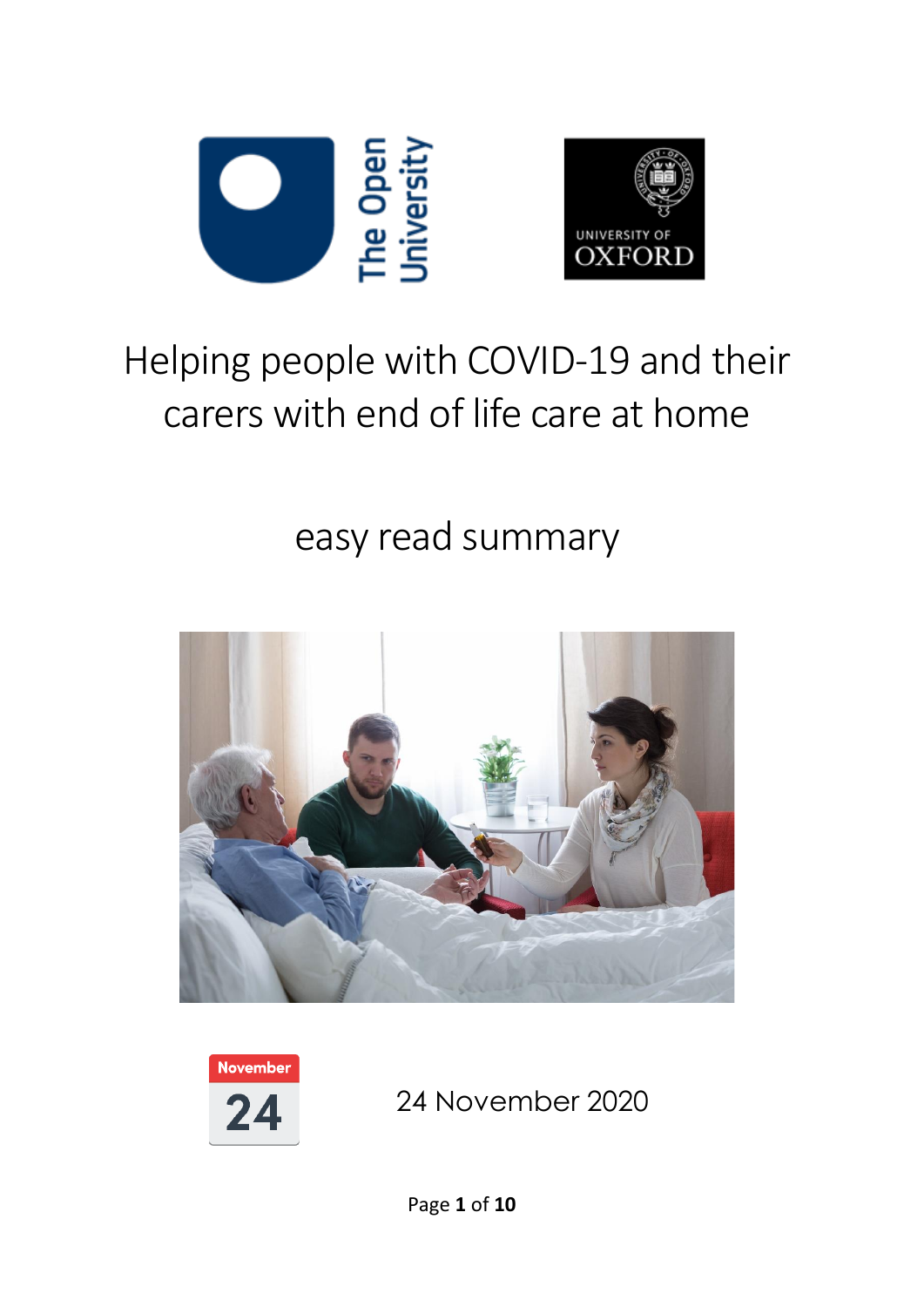This is an easy read summary of 'How can patients with COVID-19 and their family or unpaid carers be enabled and supported to manage palliative care treatment safely and effectively at home?'

The full article with references and the Everyday version are here:

[https://www.cebm.net/covid-19/how-can-patients-with-covid-19-and](https://www.cebm.net/covid-19/how-can-patients-with-covid-19-and-their-family-or-unpaid-carers-be-enabled-and-supported-to-manage-palliative-care-treatment-safely-and-effectively-at-home/)[their-family-or-unpaid-carers-be-enabled-and-supported-to-manage](https://www.cebm.net/covid-19/how-can-patients-with-covid-19-and-their-family-or-unpaid-carers-be-enabled-and-supported-to-manage-palliative-care-treatment-safely-and-effectively-at-home/)[palliative-care-treatment-safely-and-effectively-at-home/](https://www.cebm.net/covid-19/how-can-patients-with-covid-19-and-their-family-or-unpaid-carers-be-enabled-and-supported-to-manage-palliative-care-treatment-safely-and-effectively-at-home/)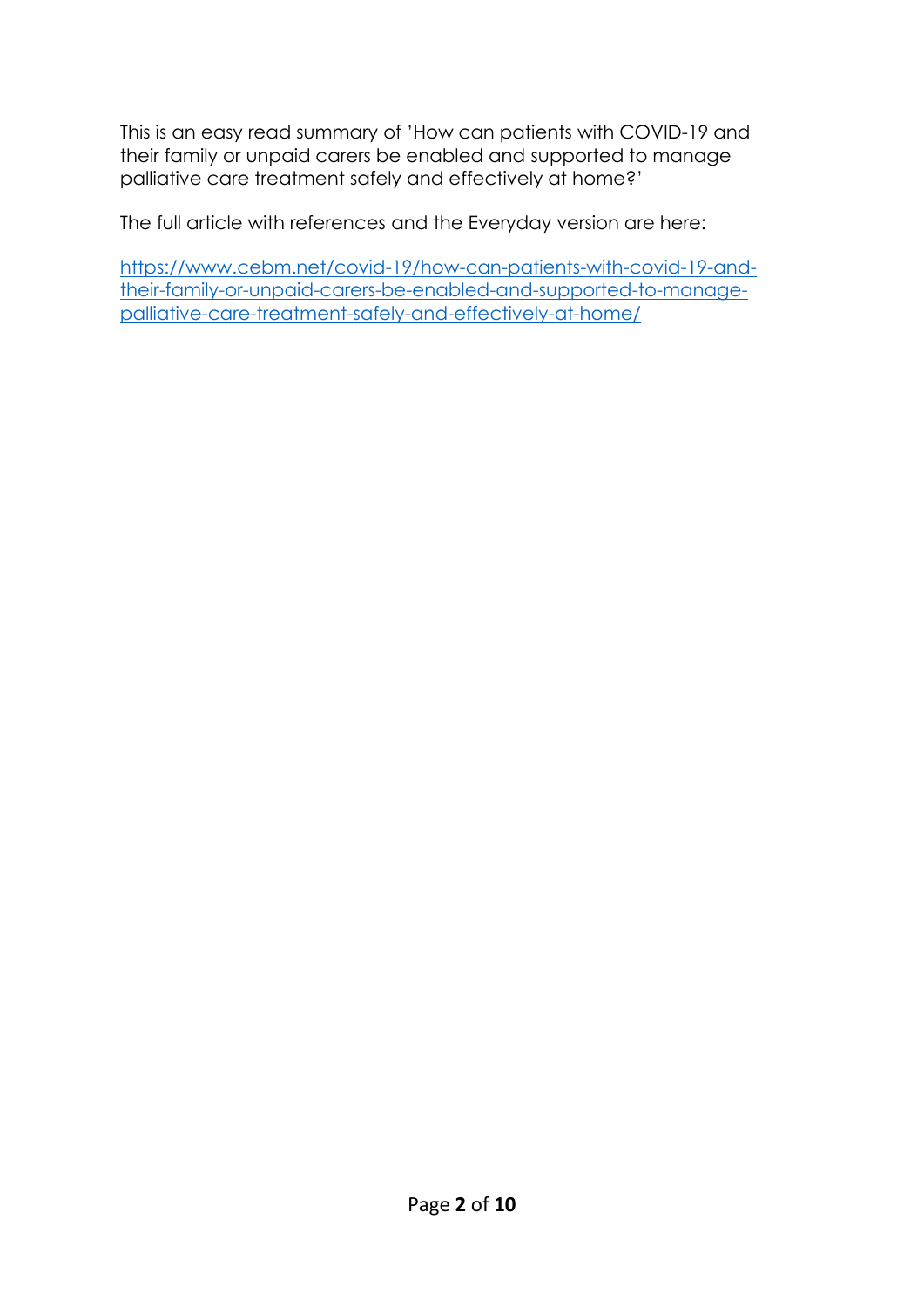

## **Introduction**



Some patients with COVID-19 know they are dying



Some want to die at home, not in hospital.



We had a question:



How can patients and their family or friends who care for them be supported to make this happen well?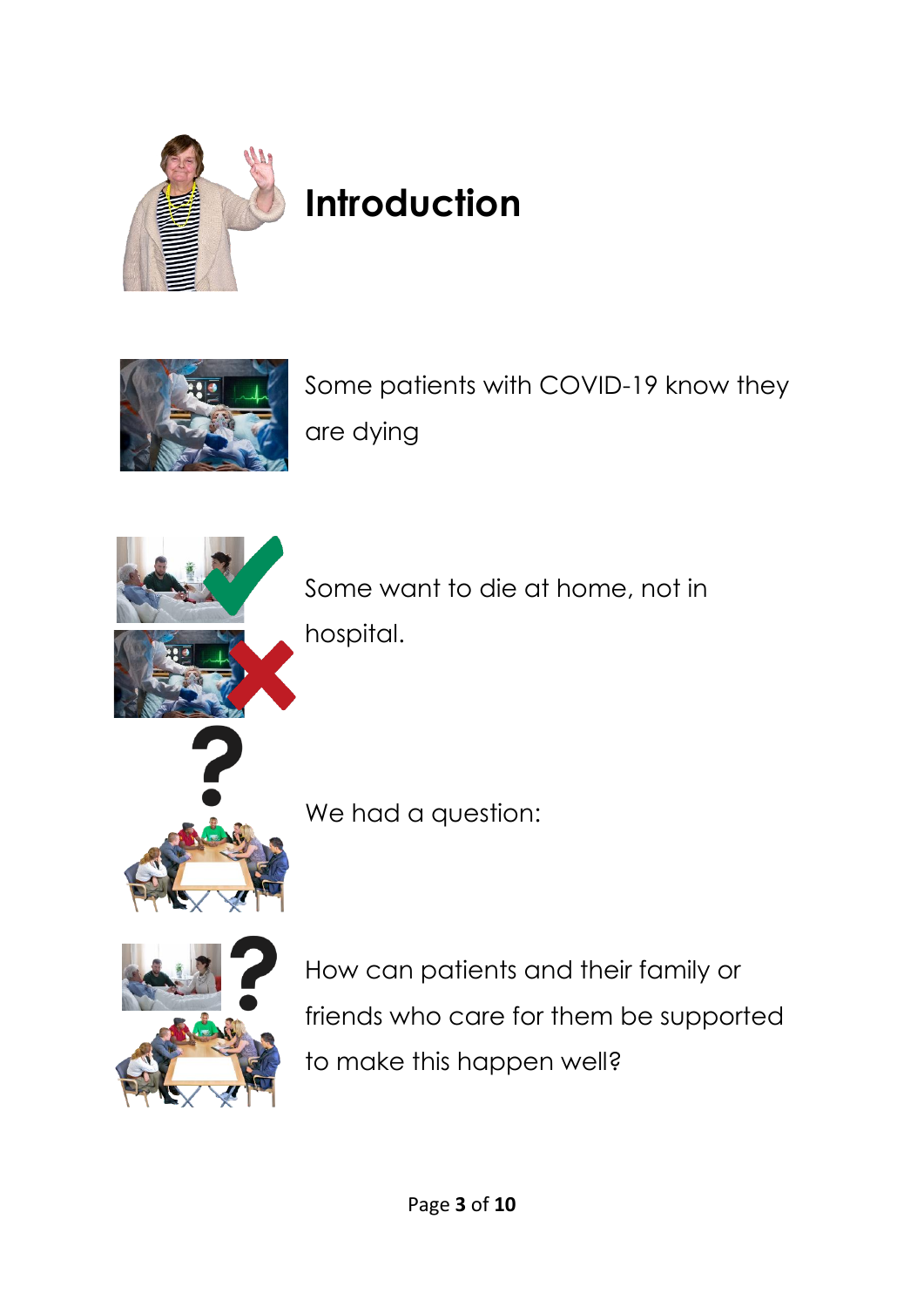

# **What we did**



We looked at what research other people have done.



We looked at any guidance that has been published.



We did not find much information.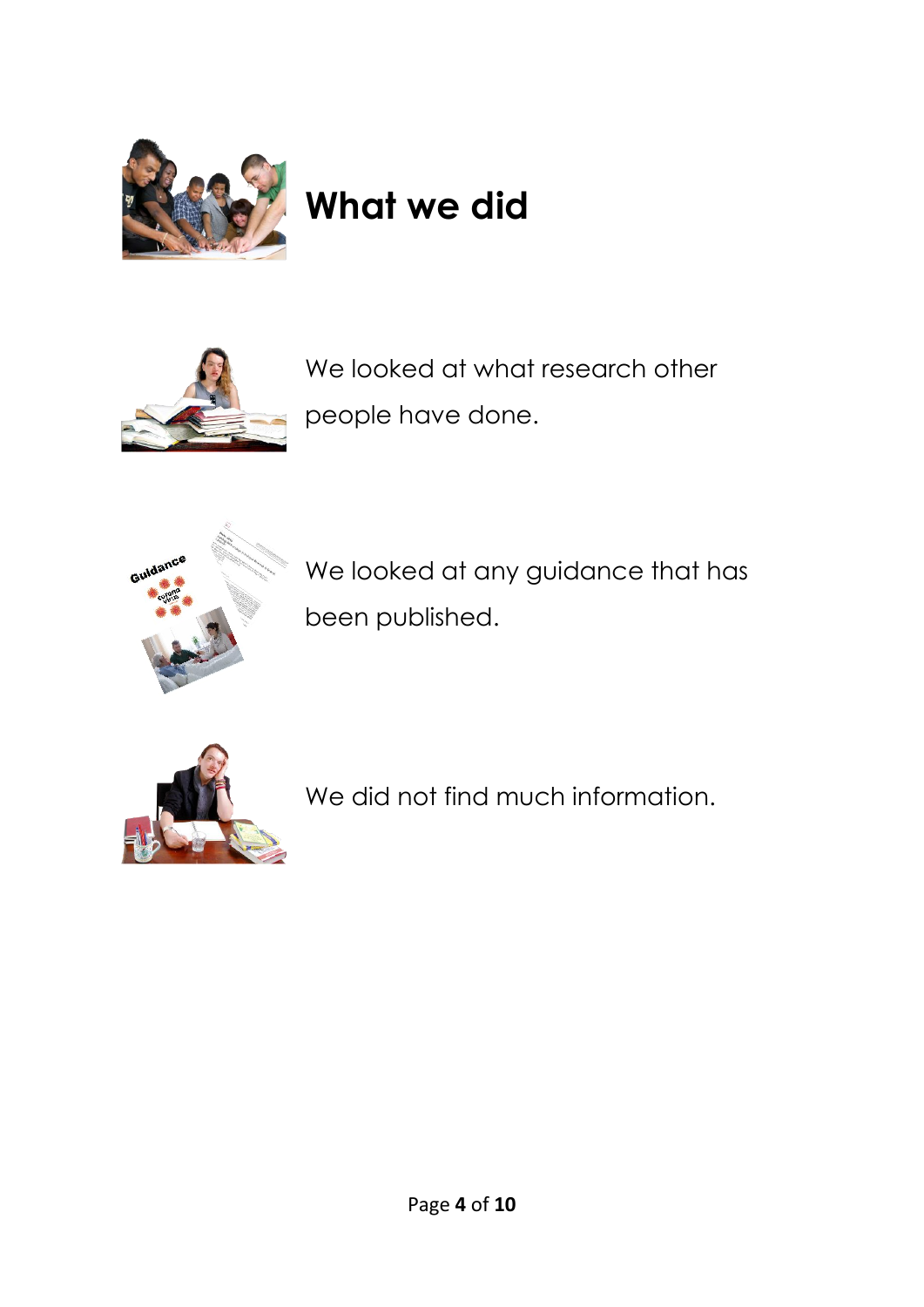

### **Key things we learned**



Carers need the right support and information,



Then, some carers are able to give medicine to a patient at home.



There is technology that can help.



Not all carers have access to the equipment they would need.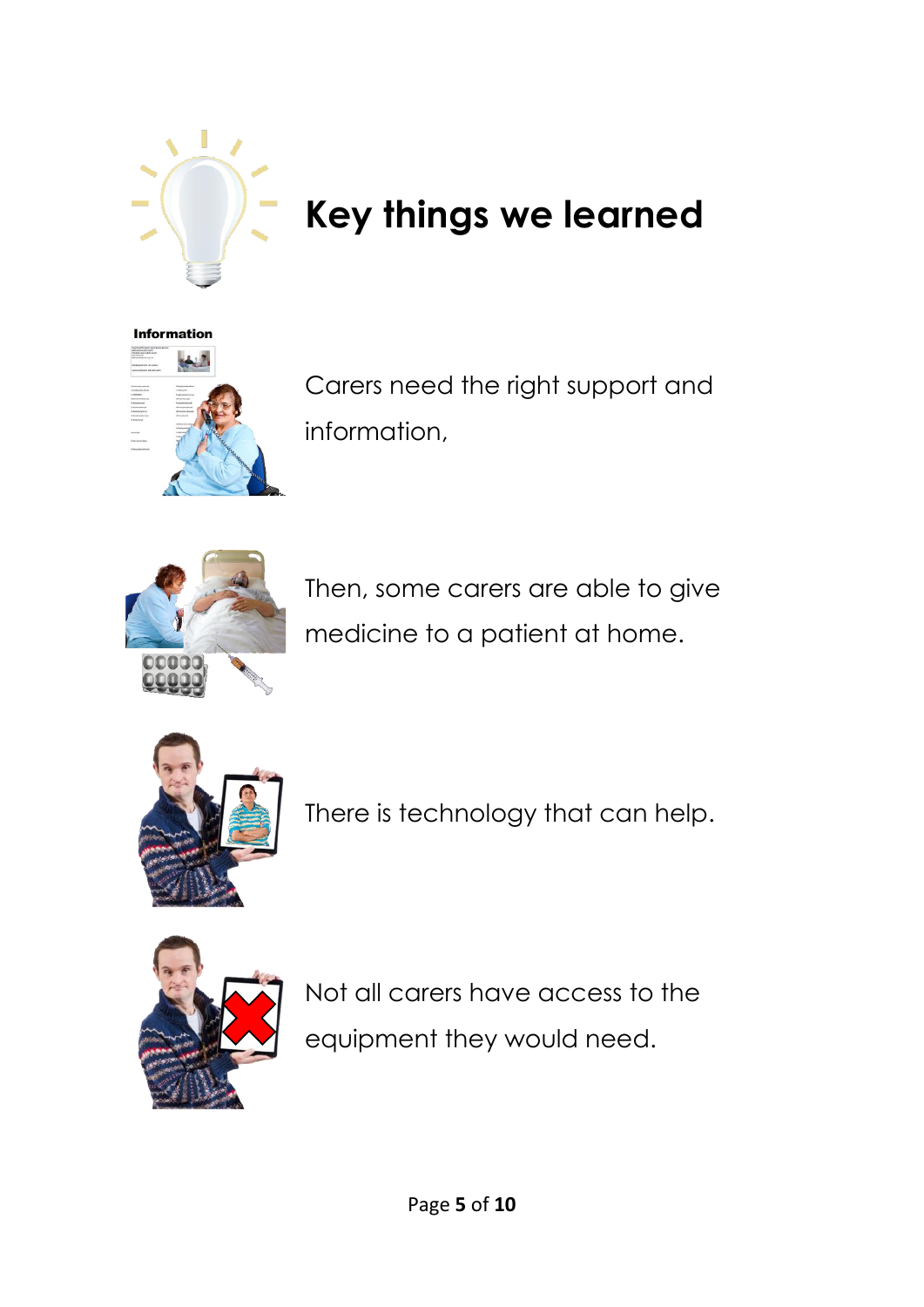

Information and instruction about their caring role and looking after themselves can help carers.



But it is hard to deliver training during the pandemic.



Having people to call for help at any time is important.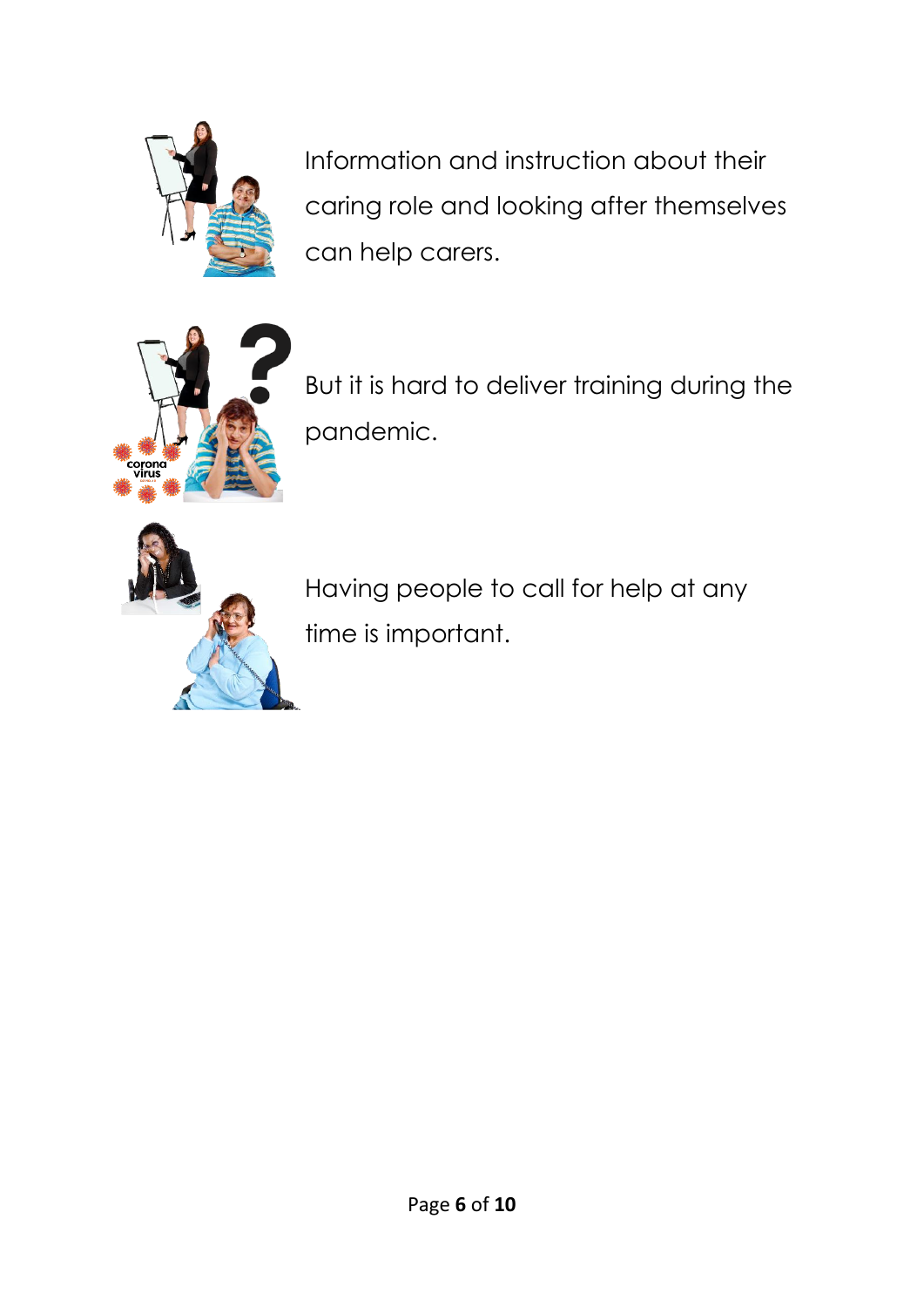### **What can healthcare professionals do to help carers?**



Make sure the carer is willing and able to care and is not being pushed into doing it.



Give practical help such as pre-filled syringes or pill boxes to make it easier to give the correct doses of medicine.



Give clear written details about the medicine and instructions on how to use it.



Give clear instructions for equipment and guides on what to do if the equipment stops working.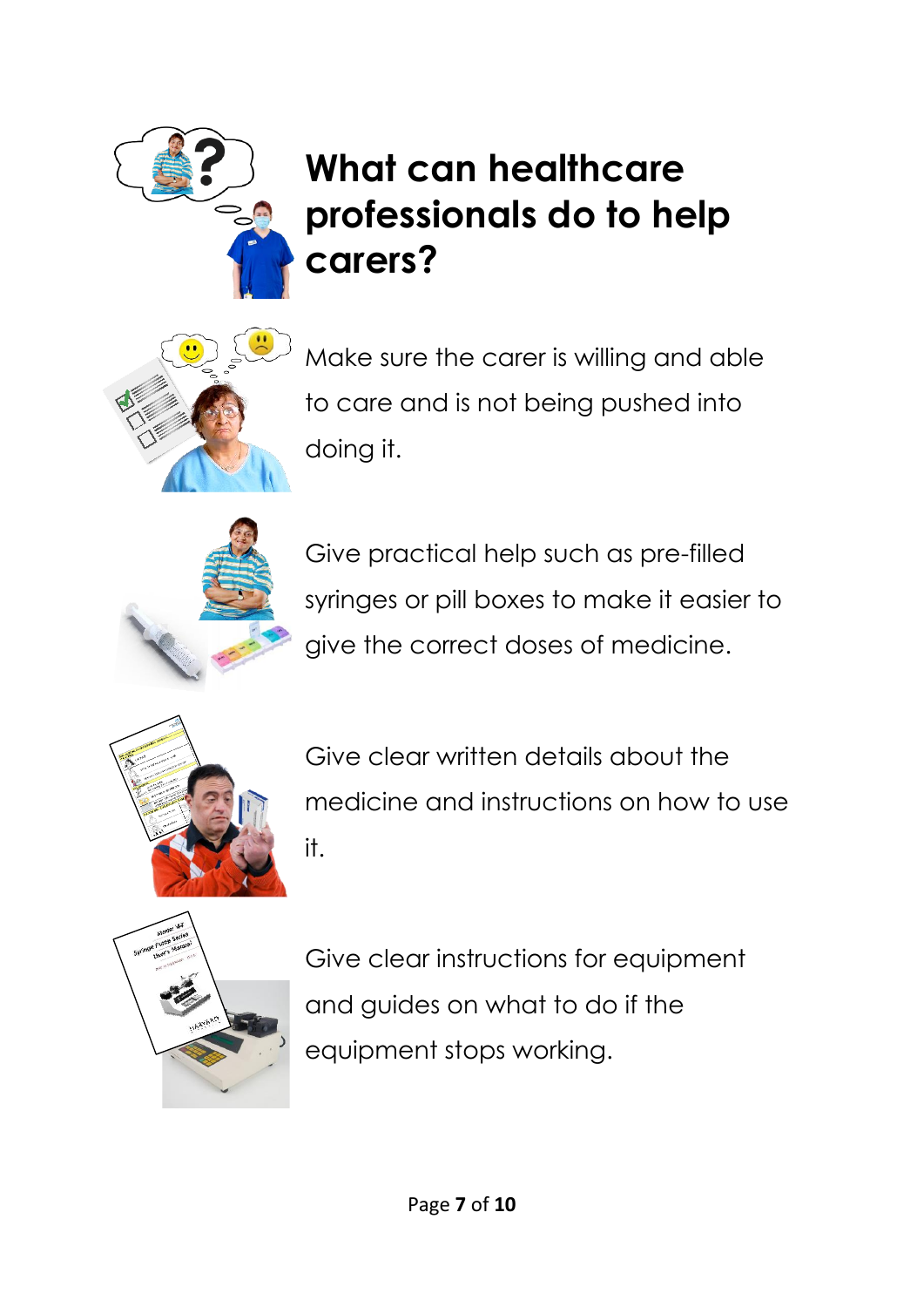

**24/7** Make sure carers know how to contact their healthcare professionals at all times.



Arrange regular phone or video calls.





Assess the carer's emotional wellbeing and provide support.



Signpost carers to support if someone they care for dies.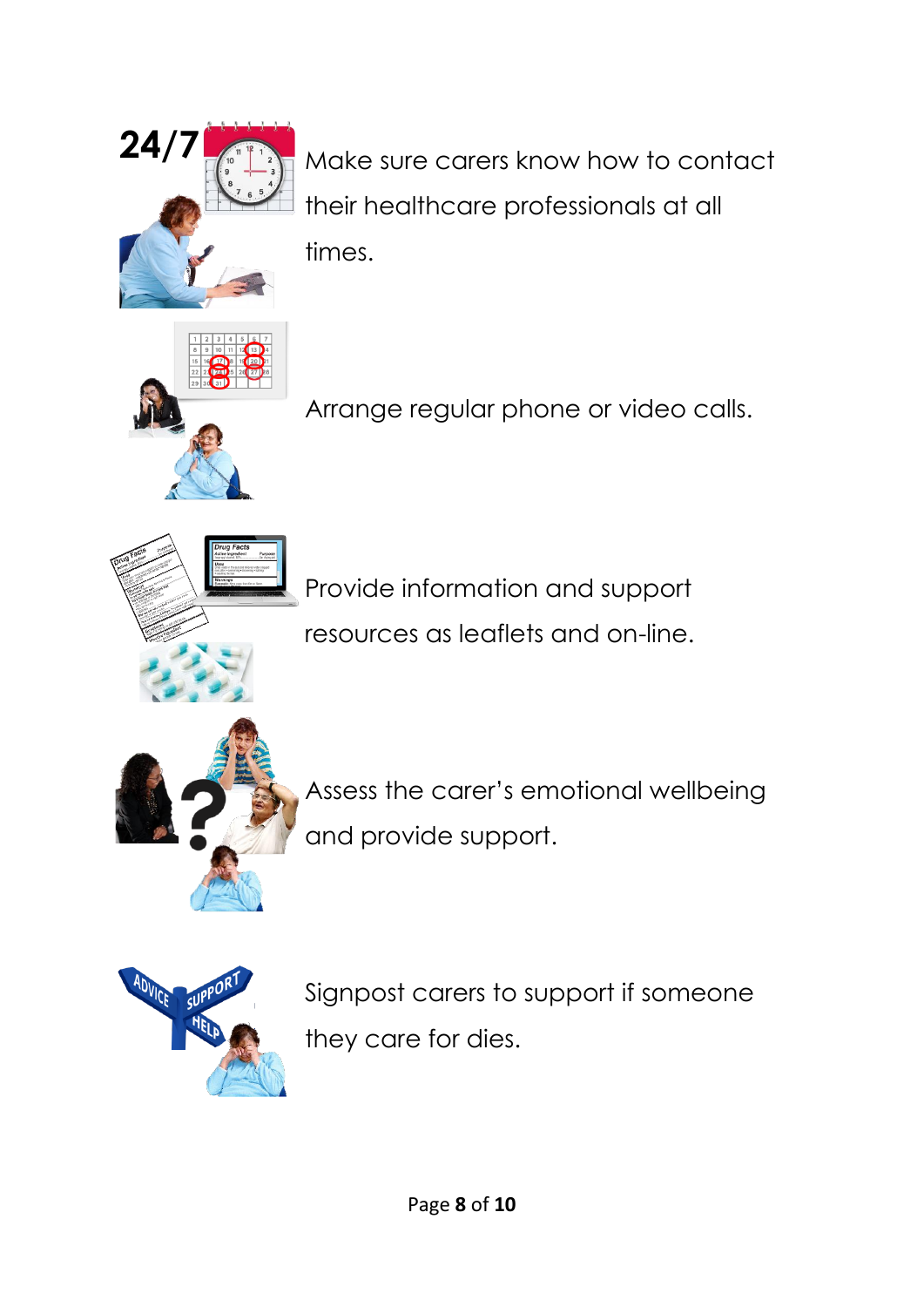

### **The Authors**

Rachel France

Jitka Vseteckova

Susie Lapwood

Nia Roberts

Nicholas Jones



Kate Flemming



To contact the authors, email Kate Flemming at kate.flemming@york.ac.uk